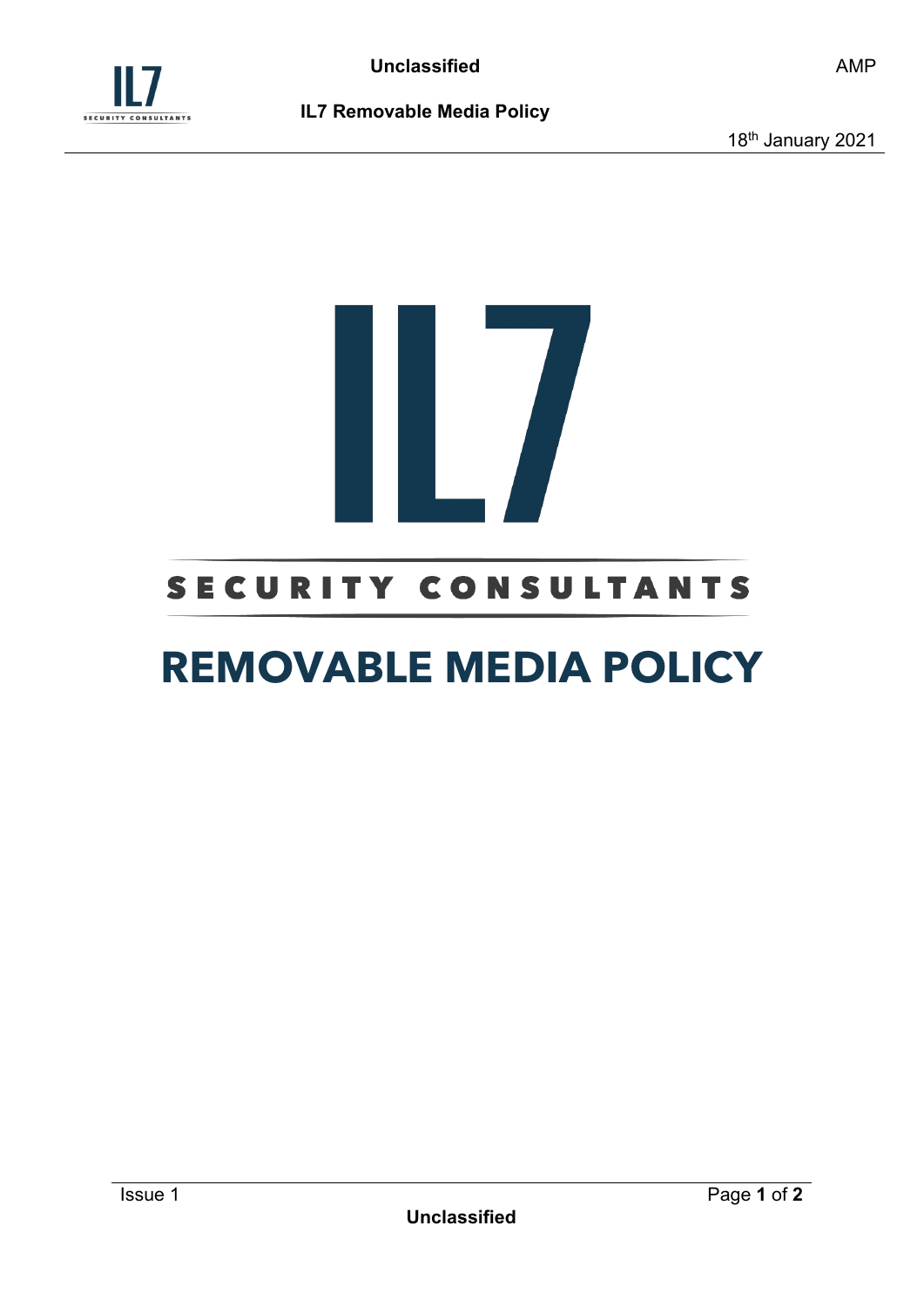

| <b>Contents</b> |            |                                            |   |  |  |
|-----------------|------------|--------------------------------------------|---|--|--|
|                 |            | <b>Overview</b>                            | 3 |  |  |
|                 | 1.1        | <b>Risk to IL7</b>                         | 3 |  |  |
|                 | 1.2        | <b>Purpose</b>                             | 3 |  |  |
|                 | 1.3        | <b>Scope</b>                               | 3 |  |  |
|                 | <u>1.4</u> | <b>Applicability</b>                       | 4 |  |  |
| $\overline{2}$  |            | <b>Removable Media Policies</b>            | 5 |  |  |
|                 | 2.1        | <b>Policy and Controls</b>                 | 5 |  |  |
|                 | 2.2        | <b>Security Requirements</b>               | 6 |  |  |
|                 | 2.3        | <b>Configuration Requirements</b>          | 7 |  |  |
|                 | 2.4        | <b>User Responsibilities</b>               | 8 |  |  |
| 3               |            | <b>Exemptions, Exceptions and Breaches</b> | 9 |  |  |
|                 | 3.1        | <b>Exemptions and Exceptions Policy</b>    | 9 |  |  |
|                 | 3.2        | <b>Breach of Policy</b>                    | 9 |  |  |
|                 |            |                                            |   |  |  |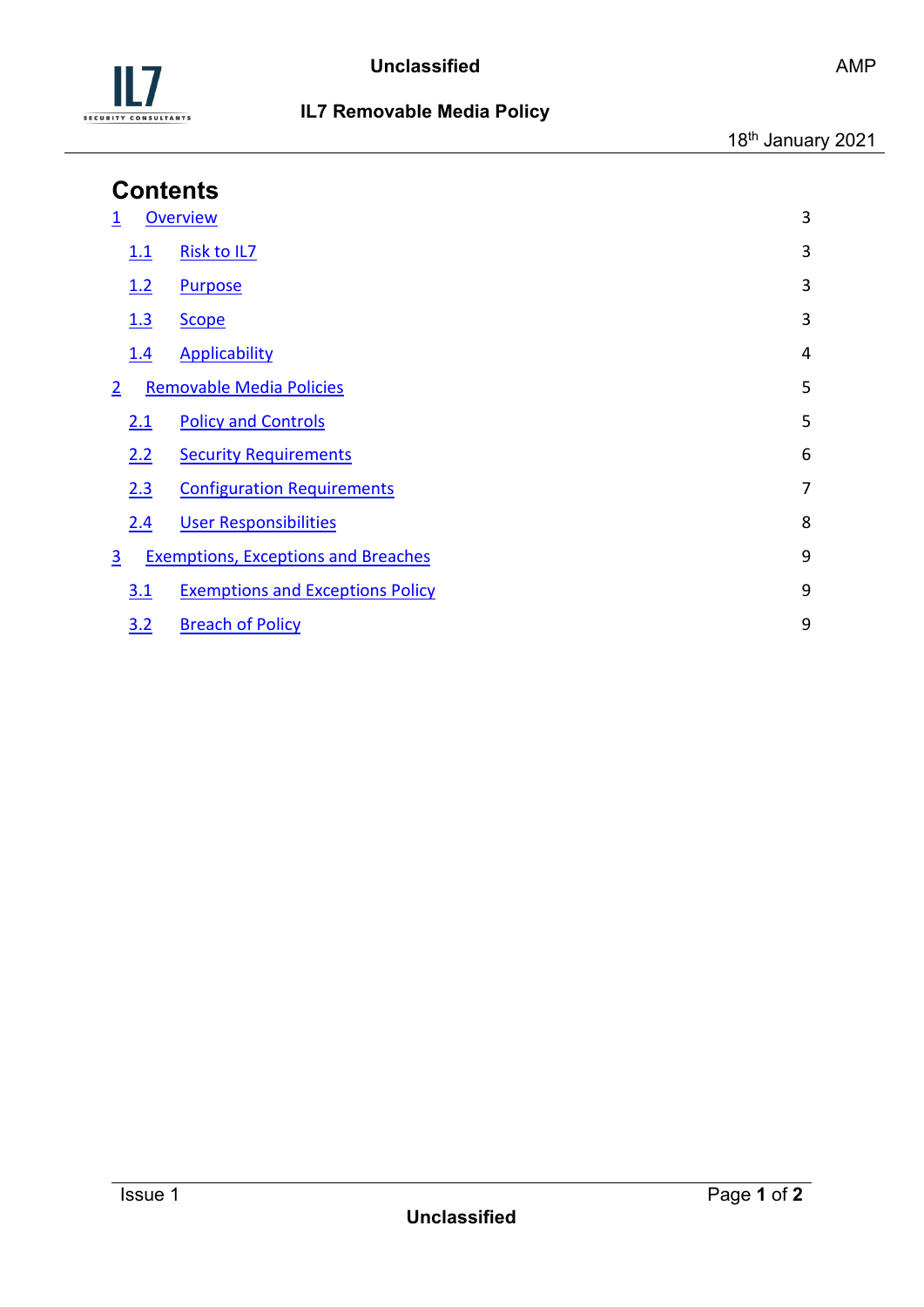

### <span id="page-2-0"></span>**1 Overview**

### <span id="page-2-1"></span>**1.1 Risk to IL7**

Removable media devices represent a risk to business-critical information on which IL7 depends for its business. Removable media is any type of portable storage device that can hold data, including (but not limited to) CDs, DVDs and USB drives.

These devices are often capable of running applications and/or have large data storage capabilities, giving the user the ability to import unauthorised data, unlicensed software, malicious code, games, screensavers and other inappropriate material. In addition, they can be used to remove information from IL7 Security systems, potentially leading to data leakage if removable media is lost or stolen, or as a result of a malicious insider. This could lead to significant negative impacts to the IL7 Security's business operations and individuals affected, as well as negatively impacting the reputation of the organization. It could also expose the IL7 Security to financial penalties from the Information Commissioners Office if personal information is involved or lead to a Parliamentary investigation if sensitive or valuable data is compromised. Therefore, in order to support the use of removable media, appropriate controls need to be in place to ensure that security is maintained.

### <span id="page-2-2"></span>**1.2 Purpose**

This Policy sets out the requirements by which the IL7 Security shall ensure the secure and authorised use of removable media in order to minimise the risks to the IL7 Security.

### <span id="page-2-3"></span>**1.3 Scope**

This Policy covers any portable device capable of running an application or storing data. This Policy applies to all removable media used, owned and/or maintained by the IL7 Security. Types of removable media covered by this policy include, but are not limited to:

- Optical discs, including CDs, DVDs and Blu-Ray discs.
- Floppy discs.
- Flash memory storage devices, including CompactFlash cards, SD cards and USB memory sticks.
- External hard drives.
- Zip drives.
- Magnetic tapes.

Note that mobile devices with their own storage capacity, such as mobile phones and laptops, are covered in a separate Mobile Device Policy. Therefore, no specific requirements relating to the use of a mobile device to transfer information are included within this policy.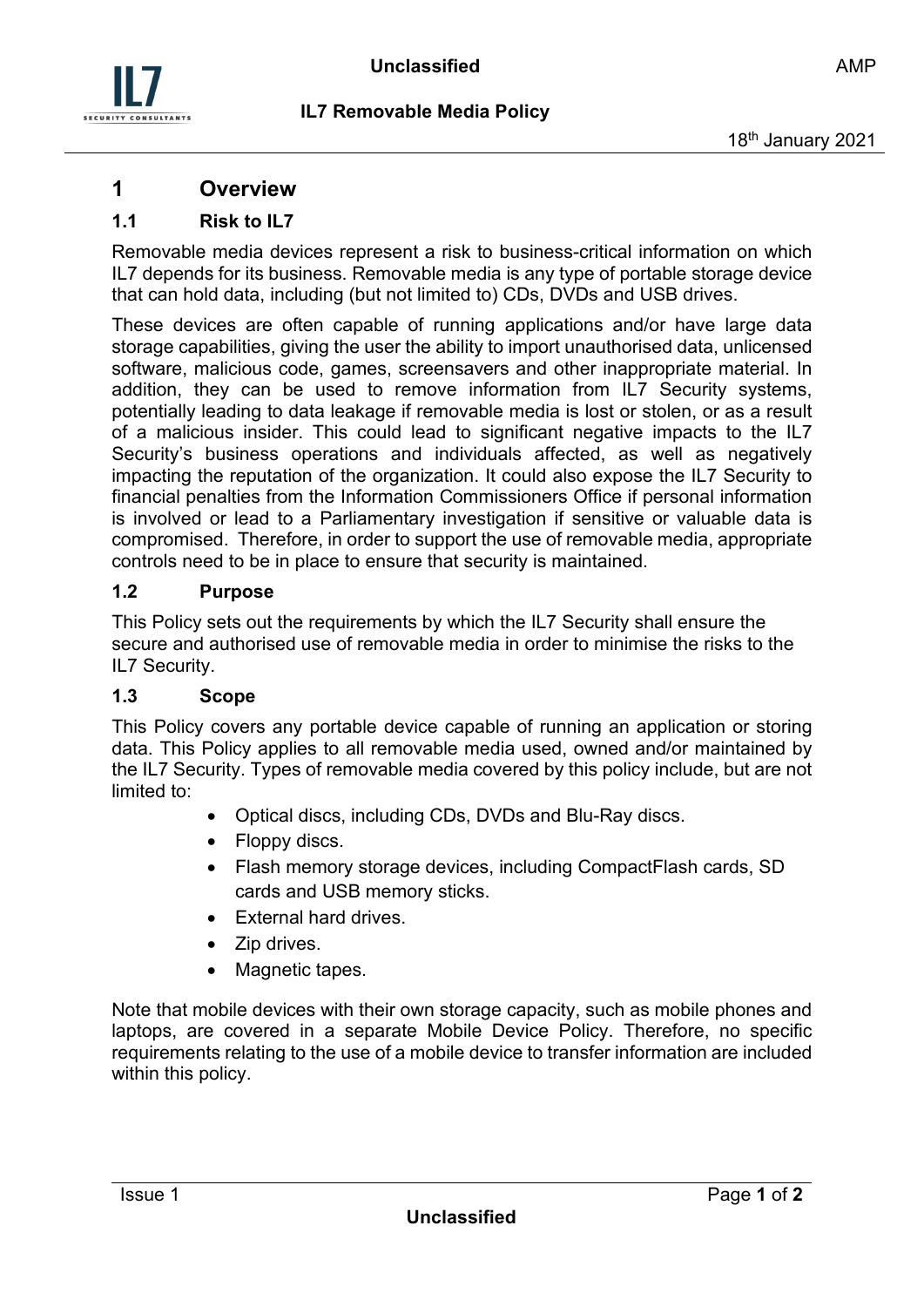

### <span id="page-3-0"></span>**1.4 Applicability**

This policy applies to all IL7 systems and projects, including those systems delivered by third parties on behalf of the IL7.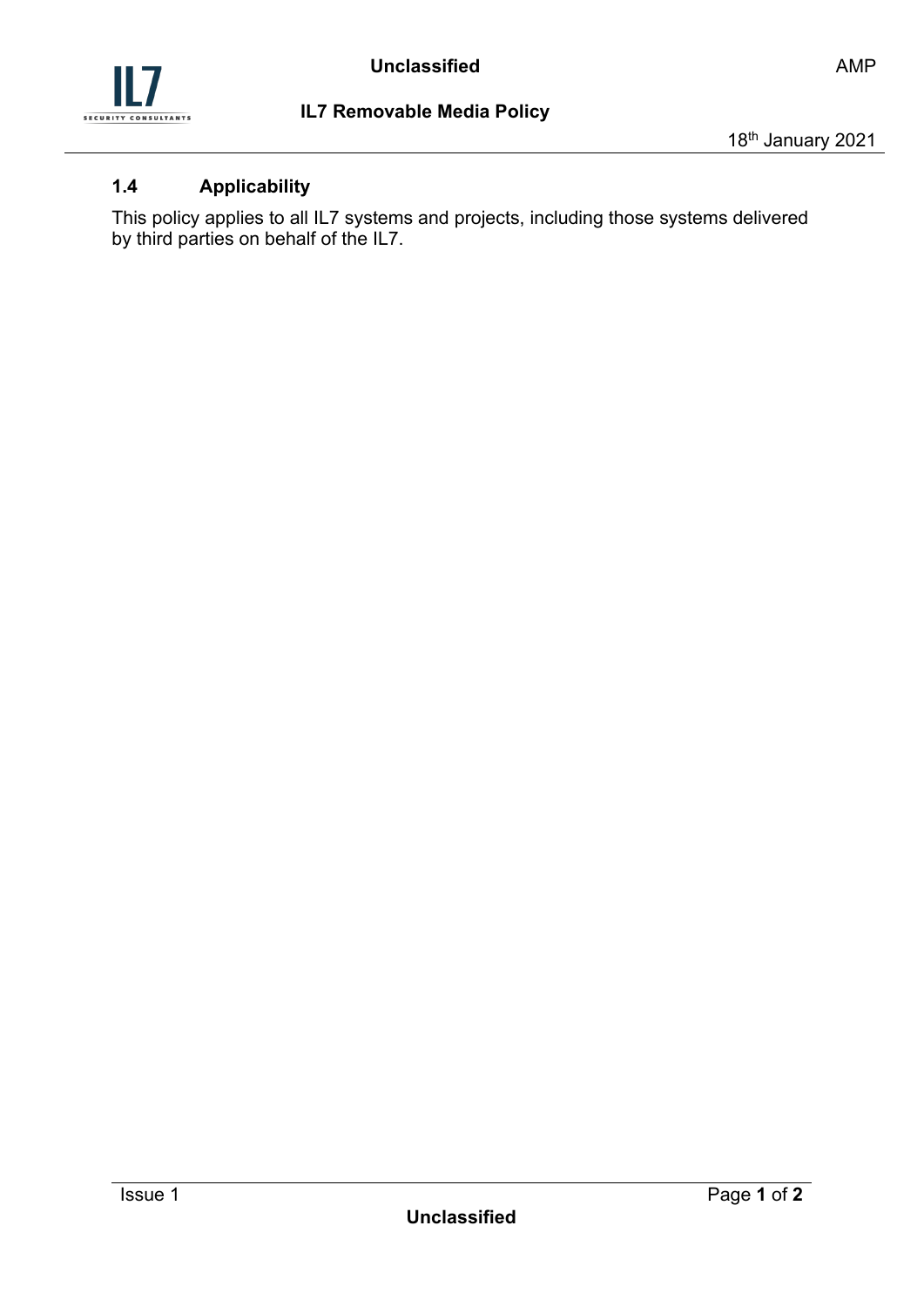

### <span id="page-4-0"></span>**2 Removable Media Policies**

The following requirements relating to removable media will be adhered to at all times to ensure the protection of IL7 Security information technology resources.

### <span id="page-4-1"></span>**2.1 Policy and Controls**

- SP09 End User Devices (Ref [2])
- SP12 Unauthorised Release (Ref [3])
- SP15 Access Control (Ref [4])

This Policy is one of several that are required to support principles above. This Policy implements the following NIST controls, which are detailed in NIST Special Publication 800-53 [5]:

- MP-1 Media Protection Policy and Procedures.
- MP-2 Media Access.
- MP-3 Media Marking.
- MP-4 Media Storage.
- MP-5 Media Transport.
- MP-6 Media Sanitization.
- MP-7 Media Use.
- MP-8 Media Downgrading.

This policy represents IL7 Security's compliance with NIST Control MP-1.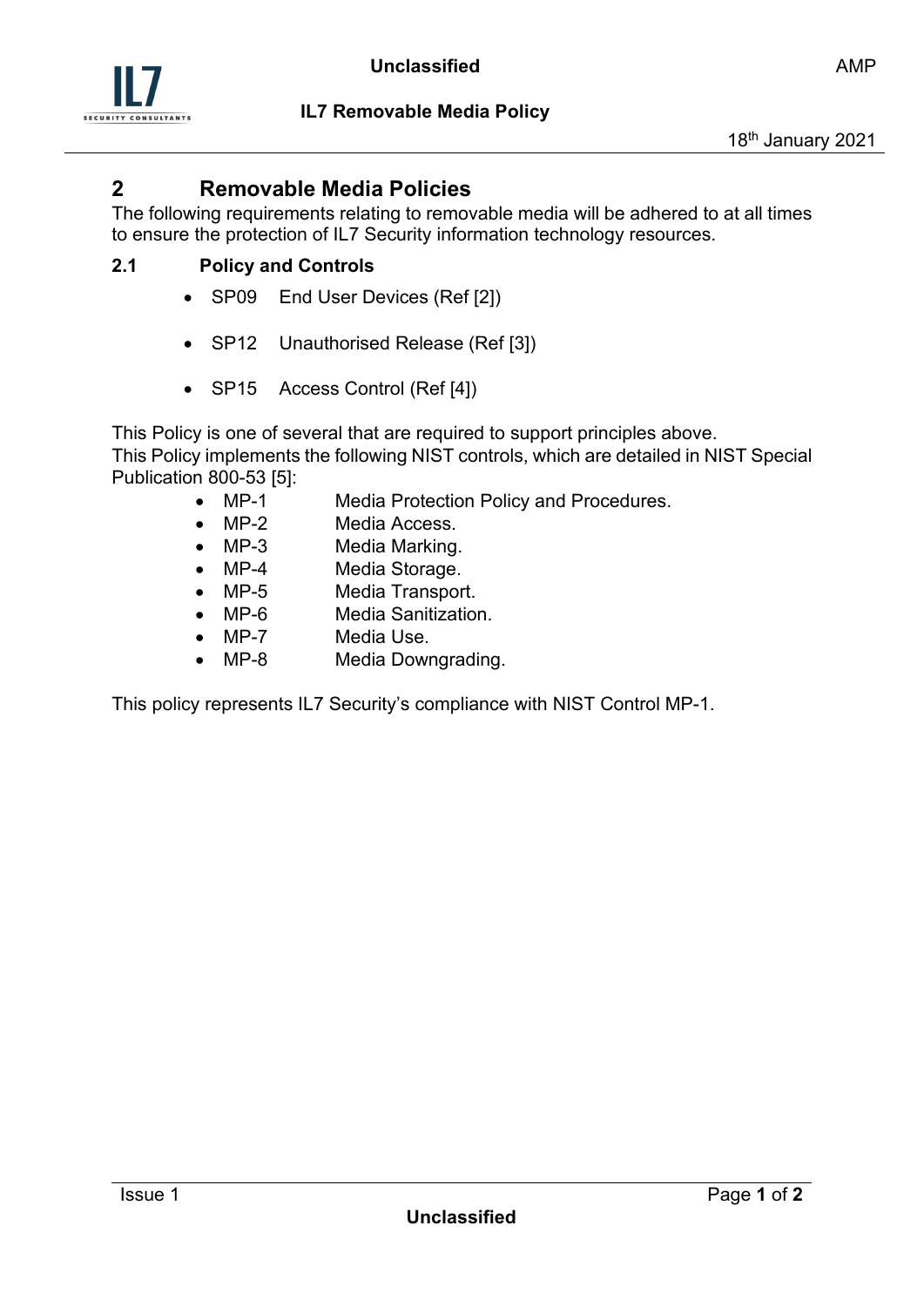

### <span id="page-5-0"></span>**2.2 Security Requirements**

| <b>Policy ID</b> | <b>Policy Requirement</b>                                                                                                                                                                    |
|------------------|----------------------------------------------------------------------------------------------------------------------------------------------------------------------------------------------|
| 2.2.1            | The use of removable media with IL7 Security systems is limited<br>according to legitimate business need, as per NCSC guidance/                                                              |
| 2.2.2            | Only removable media devices supplied via IL7 Security are attached to<br>the IL7 Security environment: no personally owned devices may be<br>used. [NIST MP-7]                              |
| 2.2.3            | Removable media devices are attached to IL7 Security environment for<br>specific business purposes only, and their issue and justification for<br>issue shall be recorded. [NIST MP-2]       |
| 2.2.4            | Removable media is encrypted in accordance with the Encryption<br>Policy. [NIST MP5 (4)]                                                                                                     |
| 2.2.5            | Use of removable media to transport information is authorised, based<br>on strong business need and security assessment by IL& Security and<br>the Information Owner prior to issue.         |
| 2.2.6            | Issue removable media to named individuals only, explicitly authorised<br>for use as per 2.2.5 for the period required to perform necessary<br>business. Usage must be recorded and audited. |
| 2.2.7            | All IL7 Security-owned removable media are numbered, labelled and<br>recorded in an asset register including issue status, which must be<br>checked regularly and kept up to date.           |
|                  | Marking of removable media must not indicate that it is IL7 Security<br>owned. [NIST MP-3]                                                                                                   |
| 2.2.8            | Loss or suspected loss of removable media is raised as an incident as<br>per Security Incident Management Policy (Ref [8]).                                                                  |
| 2.2.9            | Securely erase data in line with the Secure Data Erasure Policy [NIST<br>MP-6, 81                                                                                                            |

### <span id="page-5-1"></span>**2.3 Configuration Requirements**

IL7 System Designers and Administrators responsible for the design and configuration of IL7 Security systems shall: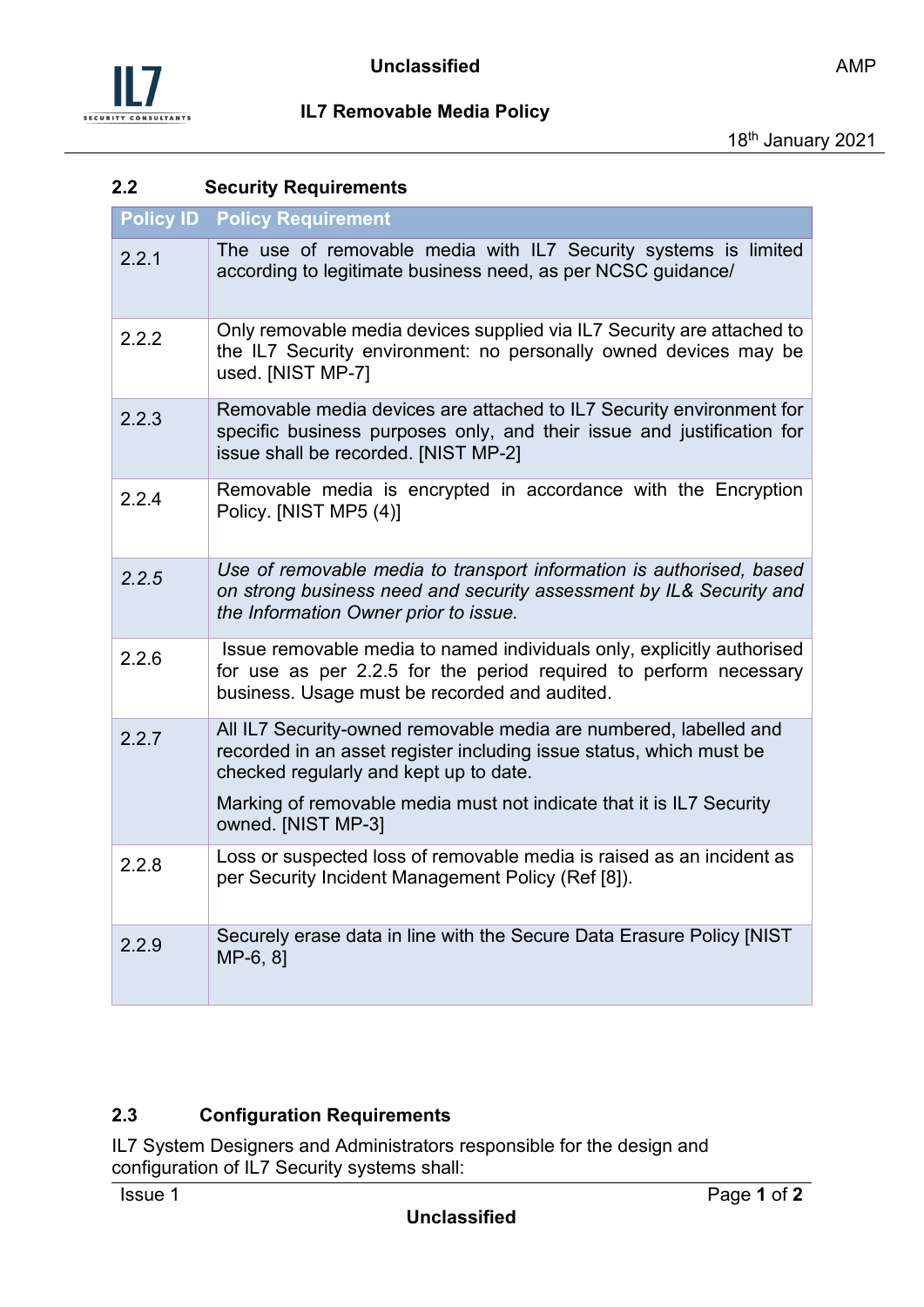

| <b>Policy</b><br>ID | <b>Policy Requirement</b>                                                                                                                                                       |
|---------------------|---------------------------------------------------------------------------------------------------------------------------------------------------------------------------------|
| 2.3.1               | Design and configure IL7 Security systems to manage and use<br>removable media in accordance with NCSC guidance.                                                                |
| 2.3.2               | Design systems in a manner that allows control over whether:<br>Removable media can be accessed by the system.<br>The system can be accessed by removable media.<br>[NIST MP-4] |
| 2.3.3               | Not permit the use of removable media to store PCI-DSS cardholder<br>data, other than backup tapes and designated backup storage area<br>network (SAN). [NIST MP-7].            |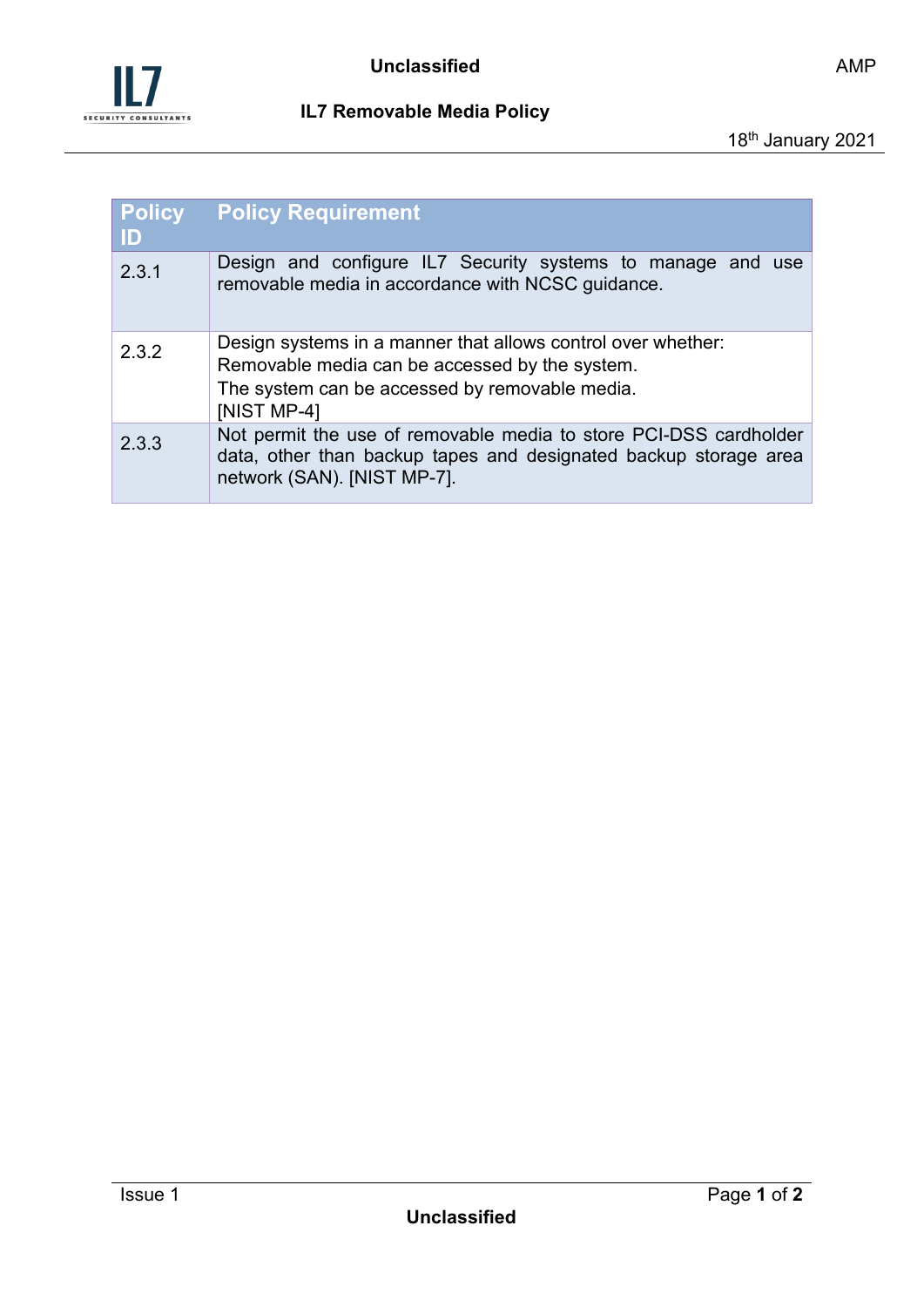

### <span id="page-7-0"></span>**2.4 User Responsibilities**

| ID    | <b>Policy Policy Requirement</b>                                                                                                                                                                                                                                                                                                                                                                                                                                                                                                                                                                                                                                                                                                    |
|-------|-------------------------------------------------------------------------------------------------------------------------------------------------------------------------------------------------------------------------------------------------------------------------------------------------------------------------------------------------------------------------------------------------------------------------------------------------------------------------------------------------------------------------------------------------------------------------------------------------------------------------------------------------------------------------------------------------------------------------------------|
| 2.4.1 | Where legitimate business need requires data to be transferred with removable<br>media:<br>Review and gain approval for what is being transferred with the information<br>owner, providing the data type, file size, media type, method of transportation,<br>and recipient of the media.<br>Review the risks and agree security controls with IL7 Security (including<br>monitoring of information transfer, encryption, password protection, physical<br>security, packaging used to transport device, secure courier etc.).<br>Obtain written approval from the information owner and IL7 Security regarding<br>the agreed security controls.<br>Adhere to all other policy statements within this document<br>[NIST MP-5, MP-7] |
| 2.4.2 | Apply physical transport security controls over the removable media, suitable for<br>the classification of the data that it holds. This includes:<br>Two-person controls.<br>Accountability.<br>Restricting locations or transport (e.g. not leaving the UK).<br>[NIST MP-5]                                                                                                                                                                                                                                                                                                                                                                                                                                                        |
| 2.4.3 | Do not connect removable media that has been used on an unassured system to<br>a IL7 Security device/system without authorisation and adequate precautions<br>(e.g. antivirus checking), in accordance with the Malicious Code Protection Policy<br>(Ref [10]). [NIST MP-2, MP-7]                                                                                                                                                                                                                                                                                                                                                                                                                                                   |
| 2.4.4 | Use backup tapes in accordance with the Backup and Restore Policy (Ref [11]).                                                                                                                                                                                                                                                                                                                                                                                                                                                                                                                                                                                                                                                       |
| 2.4.5 | Keep all removable media devices physically secured in line with the<br>classification of information held on the device and deny access to unauthorised<br>individuals. [NIST MP-2, MP-4]                                                                                                                                                                                                                                                                                                                                                                                                                                                                                                                                          |
| 2.4.6 | Treat IL7 Security storage devices entrusted to them appropriately (e.g. not<br>exposed to excessive heat or cold) in accordance with manufacturer's guidelines.                                                                                                                                                                                                                                                                                                                                                                                                                                                                                                                                                                    |
| 2.4.7 | Do not use removable media devices to:<br>Load non-work related data onto IL7 Security systems e.g. music, videos,<br>pictures, games or any illegally sourced copyrighted material.<br>Illegally copy material protected under copyright law or make that material<br>available to others for copying.<br>Run non-IL7 Security-approved applications or to disable/bypass installed<br>security mechanisms.<br>Copy corporate data that is not relevant to their job function;<br>Copy company confidential data or external client information for provision to an<br>external source.<br>[NIST MP-7]                                                                                                                             |